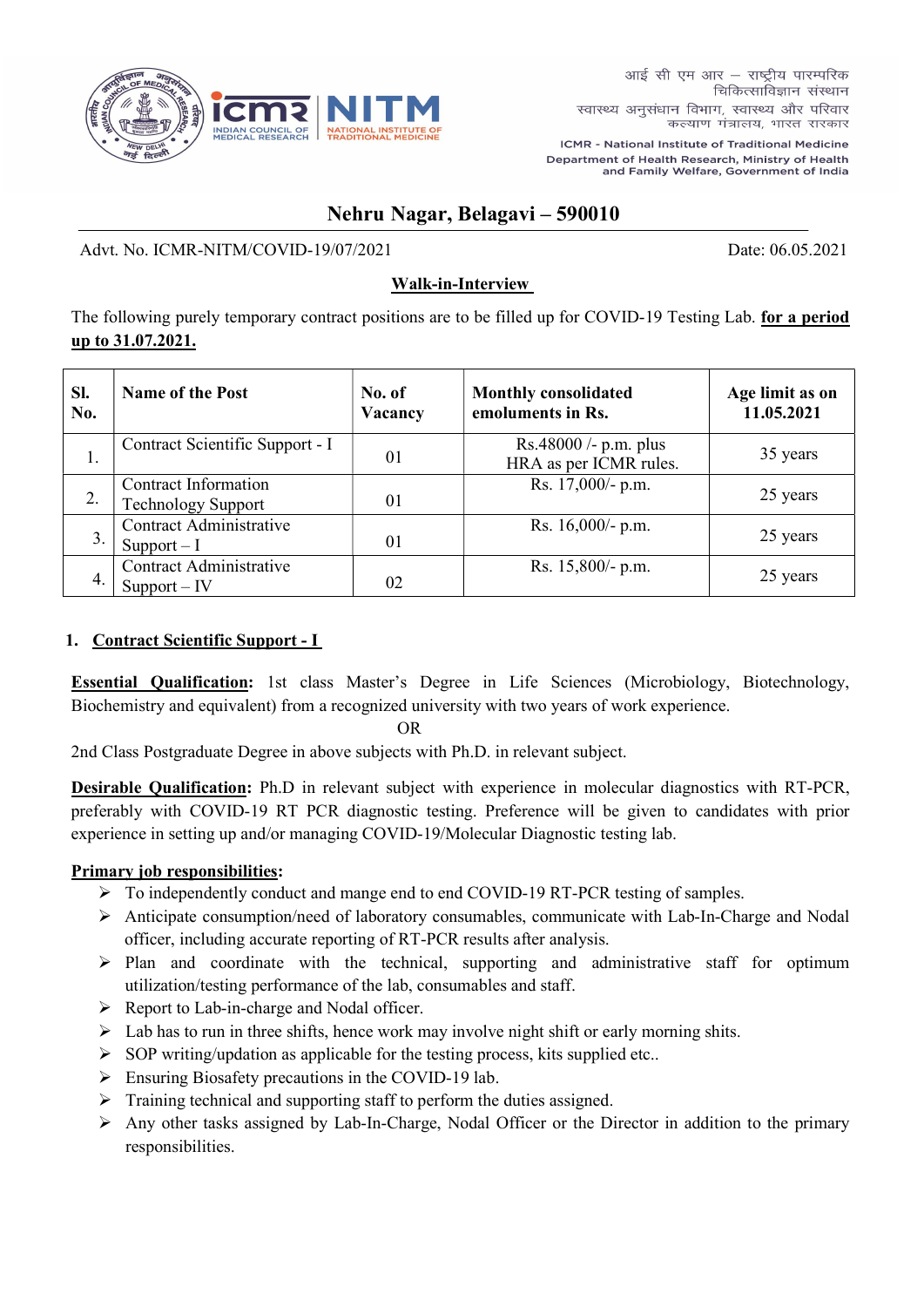#### 2. Contract Information Technology Support

**Essential Qualification:** Intermediate OR  $12<sup>th</sup>$  pass. A speed test of not less than 15000 key depressions per hour through speed test on computer.

Desirable Qualification: Graduate/Diploma holder, experience with using Word, Excel, Python, Database, Web portals, maintaining data and data entry. Expertise in IT network and having Computer knowledge. Preference will be given to candidates who have data management and/or programming experience.

#### Primary job responsibilities:

- Data management of the COVID-19 samples right from receipt of line list to Data entry, summarization and log keeping. Informing the officers involved of the status and summary. Lab Record keeping/maintain data/logs
- $\triangleright$  To provide IT support and maintenance, inventory, and other work as assigned by officer in charge.
- $\triangleright$  Coordinate with Scientists, Technical officers and supporting staff involved for necessary information/IT support.
- $\triangleright$  Receive information on consumables and update the same into data/web portals
- $\triangleright$  Plan and coordinate with the technical, supporting, and administrative staff for timely provision of required sample information, data entry and report submission.
- ▶ Report to Lab-in-charge and Nodal officer.
- $\triangleright$  Lab has to run in three shifts, hence work may involve night shift or early morning shifts.
- $\triangleright$  Any other tasks assigned by Lab-In-Charge, Nodal Officer or the Director in addition to the primary responsibilities.

#### 3. Contract Administrative Support – I

Essential Qualification: Intermediate OR 12th pass. Typing Speed of 35 W.P.M in English or 10500 KDPH in English.

Desirable Qualification: Graduate/Diploma holder, experience with using Word, Excel, Database, Webportals, maintaining data and data entry. Expertise in office administration, secretarial practice and having Computer knowledge. Preference will be given to candidates who have prior experience of performing similar work before.

#### Primary job responsibilities:

- $\triangleright$  Secretarial assistance to COVID-19 lab, typing correspondences from the lab, preparing drafts, inventory requests, filing and maintaining records related to COVID-19 testing lab, following up with respective offices for response/updates, performing data entry, inventory management and other work as assigned by officer in charge.
- Coordinate with Officers, Scientists, Technical officers and supporting staff involved for necessary information/administrative support.
- $\triangleright$  Receive information on consumables and update the same into data/web portals
- Report to Lab-in-charge and Nodal officer.
- $\triangleright$  Lab has to run in three shifts, hence work may involve night shift or early morning shits.
- $\triangleright$  Any other tasks assigned by Lab-In-Charge, Nodal Officer or the Director in addition to the primary responsibilities.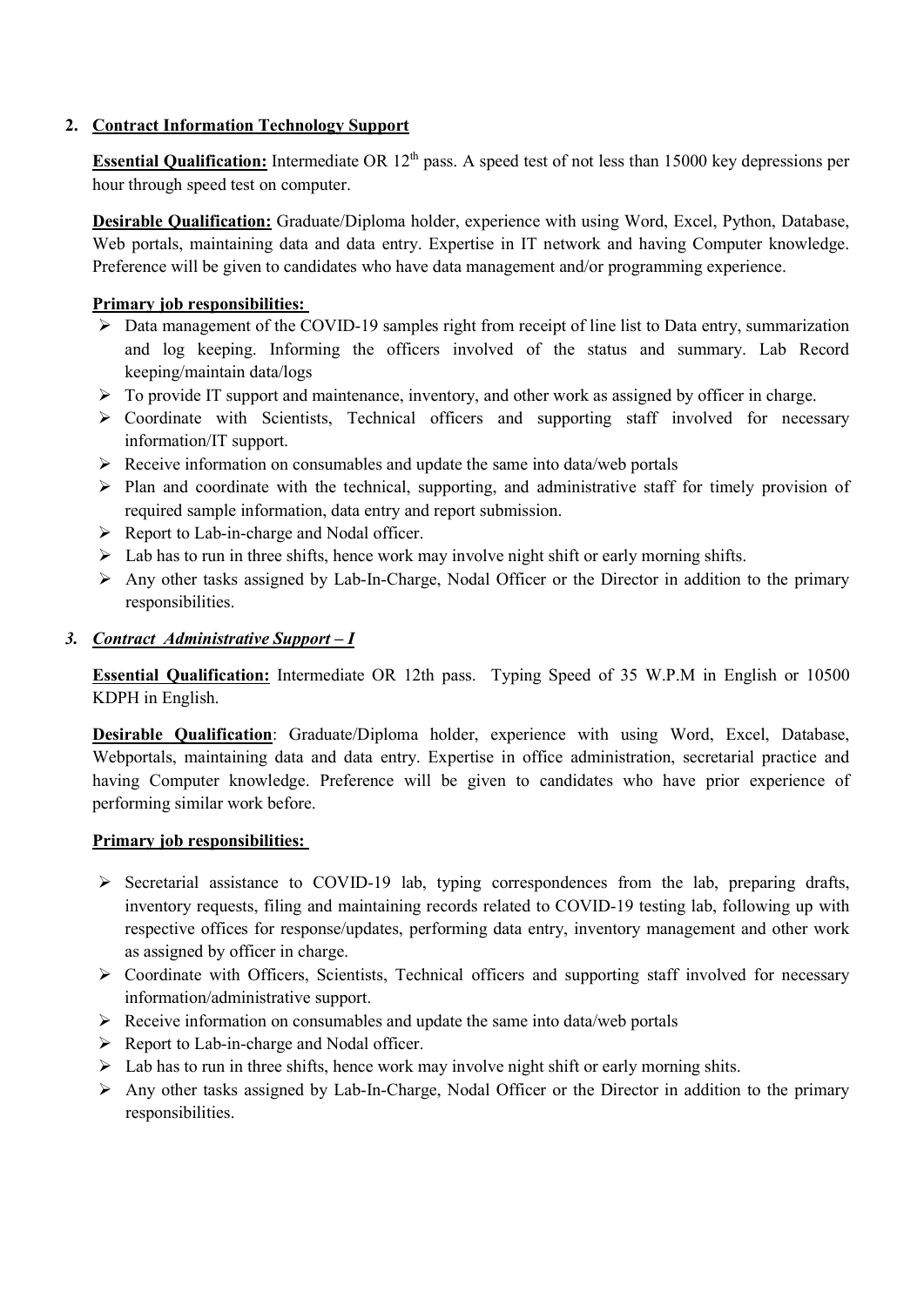#### 4. Contract Administrative Support - IV

**Essential Qualification:** High School (SSC /  $10<sup>th</sup>$ ) or equivalent.

Desirable Qualification: Graduate/Diploma holder, preferably in science background. Experience of working in BSL-2 or equivalent lab for molecular diagnostics. Attitude to learn, capable to read, understand and follow instructions in English.

#### Primary job responsibilities:

- $\triangleright$  Assisting Technical and Scientific staff in performing the COVID-19 RT-PCR testing.
- $\triangleright$  Follow biosafety precautions including cleaning of the equipment and lab.
- $\triangleright$  Coordinate with Officers, Scientists, Technical officers and supporting staff involved for necessary laboratory support.
- $\triangleright$  Prepare indent and put up for approvals, receive materials, stock keeping, record keeping of the inventory used/indented.
- $\triangleright$  Report to Lab-in-charge and Nodal officer.
- $\triangleright$  Lab has to run in three shifts, hence work may involve night shift or early morning shits.
- $\triangleright$  Any other tasks assigned by Lab-In-Charge, Nodal Officer or the Director in addition to the primary responsibilities.

------ x ------

Interested eligible candidates may Walk-in for Interview / personal discussion at ICMR – National Institute of Traditional Medicine, Nehru Nagar, Belagavi – 590010 as per the schedule given below, along with their Biodata, self-attested photocopies and original of documents and supporting educational qualifications and desired experience for verification.

Candidates unable to come to ICMR-NITM, Belagavi for Walk-in-Interview/ personal discussion, they can send duly filled application affixing recent passport size photograph along with self-attested copies of all relevant certificates should be sent to ICMR-NITM, Belagavi before 10.00 AM of 10.05.2021 by email (rect.nitm@gmail.com). Late received applications will not be considered. Only short-listed candidates will be called for online Interview and video conference link will be shared. No correspondence will be entertained in this regard. Bad connection/ connection failure from any side will not be the responsibility of ICMR-NITM, Belagavi.

Note: Online applications will not be accepted for the posts Sl. No. 2 - Contract Information Technology Support and Sl. No.3 - Contract Administrative Support  $-I$ .

Schedule for Walk-in for Interview/ personal discussion:

| 1. Contract Scientific Support - I         | : $11.05.2021 - 09.30$ A.M.           |
|--------------------------------------------|---------------------------------------|
| 2. Contract Information Technology Support | $: 11.05.2021 - 09.30$ A.M.           |
| 3. Contract Administrative Support $-I$    | $: 11.05.2021 - 09.30$ A.M.           |
| 4. Contract Administrative Support – IV    | $\therefore$ 11.05.202 1 - 02.00 P.M. |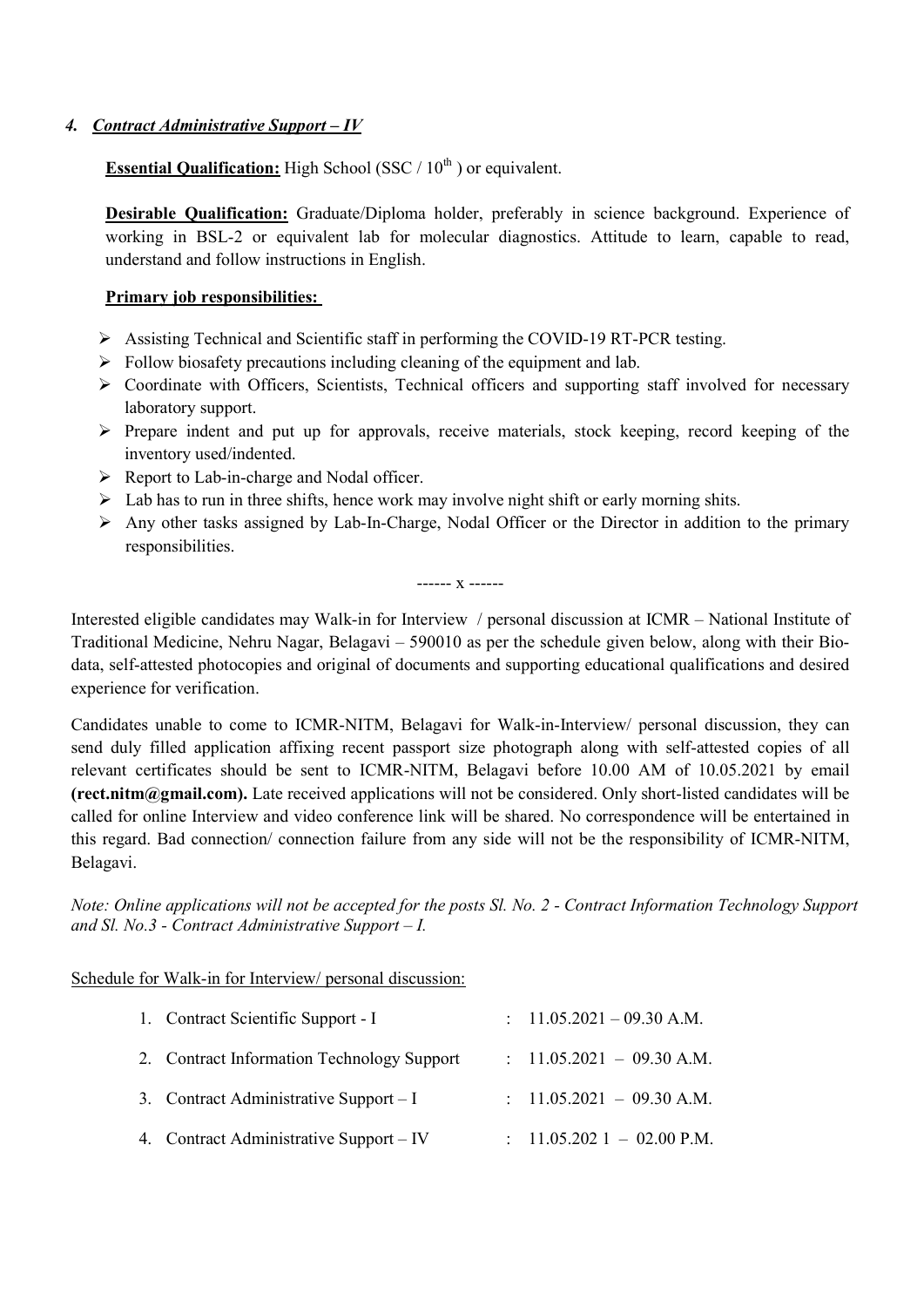#### Terms and Conditions:

- 1) Candidate will be allowed for the personal interview after screening of eligibility and document verification.
- 2) Age relaxation for SC/ST/OBC/PWD candidates will be as per the government rules.
- 3) Qualification/degree should be from a reputed Institution/University.
- 4) Mere fulfilling the essential qualification/experience does not guarantee for selection.
- 5) Candidates, who will be interviewed online, if they are selected, will have to produce original documents of their Qualification, Age & Experience before joining. If they are not found entitled, their selection will be cancelled immediately.
- 6) Departmental candidates or candidates working/have worked on projects of ICMR Institutes/Centre's shall be given age relaxation to a maximum of five (5) years or a completed months/year based on earlier project service, whichever is less, they meet the essential qualification prescribed for the post, with a view to provide them opportunity to compete with other candidates.
- 7) Canvassing in any form will be a disqualification.
- 8) No TA/DA will he paid either for attending the interview or joining the post.
- 9) Applicants of Contract Information Technology Support and Contract Administrative Support I have to attend for Typing test at the Institute.
- 10) The above said posts are Contractual for the duration offered. The appointment may be renewed after every specific period of time subject to satisfactory performance and requirement.
- 11) The Director, ICMR-NITM reserves the right to increase or decrease the number of posts or cancel the recruitment or re-advertise the posts, without assigning any reasons thereof, no further correspondence will be entertained in this regard.
- 12) Candidates are advised to keep checking website of this Institute for any change in the schedule, and/ or any other information.

#### Note: Candidates who are attending to the Walk-in-Interview / Personal discussion at ICMR-NITM, Belagavi, should ensure in maintaining social distance and compulsory wearing of mask.

Sd/- **Director**